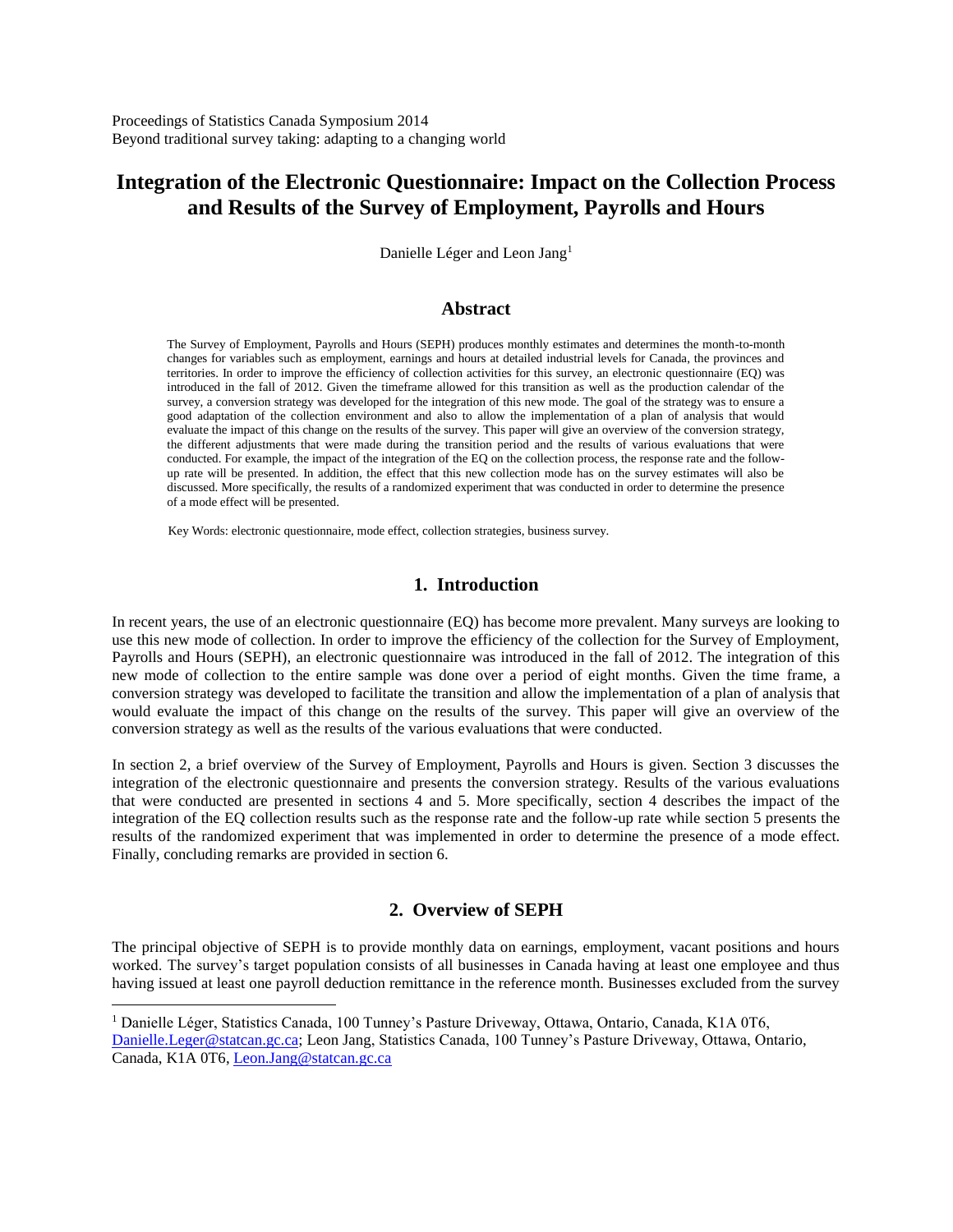are those primarily involved in agriculture, fishing and trapping, private household services, religious organizations, international and other extra-territorial public administration and military personnel of defence services.

SEPH estimates are produced, by detailed industry, at national, provincial and territorial levels using a combination of a census of administrative data and a monthly survey, which collects data from a stratified simple random sample of 15,000 businesses. Generally, sampled units follow a monthly rotating panel survey design where 1/12 of the sample is rotated every month. Sampled units enter the sample for a given rotation month and are then removed from the survey portion after 12 months, becoming ineligible for re-selection for one year. However, around 800 take-all units are permanently in the sample either because they represent a significant share of employment in their industry or because they are sufficiently different from other businesses in their industry that they can only be represented by themselves. Further information on the survey methodology, data collection and processing, and data quality of SEPH can be found in the survey's guide (Statistics Canada, 2014).

# **3. Introduction of the Electronic Questionnaire**

In 2010, a corporate initiative began at Statistics Canada to introduce electronic reporting and web-based EQ as the principal collection mode for business surveys. Among the first surveys to use EQ to collect data were seven surveys belonging to the Unified Enterprise Statistics program (Karaganis *et al.* 2011). The shared experience of these initial EQ surveys helped to establish a standard, generic EQ that responds to the needs of various survey programs. Respondents to the EQ receive an email (or letter) introducing the survey and providing them with a link and secure access code that is used to log into the questionnaire.

SEPH was approached in the summer of 2010 to develop a collection strategy and timeline for introducing an EQ application to as many eligible businesses as possible. Among the discussions during this development stage was the importance of conducting studies to determine if any shifts in the estimates would occur as a result of a change in collection mode. In order to facilitate this, it was decided to introduce EQ in two phases. First, EQ was offered only to birth units that were entering the sample for its first month. Then, after studying these birth units over several months, the EQ application was offered to non-birth units that were already receiving a paper questionnaire.

A strategy to stagger the introduction of EQ to non-births during different collection months was designed to allow for an investigation of any effects that may exist due to the transition. Units in each rotation group considered for EQ were randomly divided into two treatment groups, with the transition of each treatment group done in separate collection months. The assignment to each treatment group accounted for equitable distribution by stratification variable (geography, industry and employment size).

# **4. EQ Results**

### **4.1 Pre-contact**

In the month prior to collection, birth units are contacted in order to inform them that they have been selected for SEPH and to confirm their contact information. With the introduction of EQ, the pre-contact phase was also used to determine whether they are eligible to receive the electronic questionnaire. During this pre-contact phase, approximately 1,200 birth units are contacted every month. Among these units, a small minority  $(\sim 1\%)$  have multiple payrolls, which the EQ application is not currently designed to handle. These units are thus ineligible to complete the survey using the electronic questionnaire.

At the end of the pre-contact phase, approximately 60% of birth units also have an email address on file. This email address was either provided by the respondent during the pre-contact phase or obtained from Statistics Canada's Business Register. Since an email address is required in order to receive the electronic questionnaire, only these units become eligible to complete the survey online. The other 40% of birth units without an email address will either receive a paper questionnaire by mail or be contacted by telephone. There are various reasons why these units do not have an email address on file. It may be because they simply do not have an email address or it may be because they refuse to provide one. Furthermore, there are a small percentage of units that interviewers are unable to successfully contact during the pre-contact period.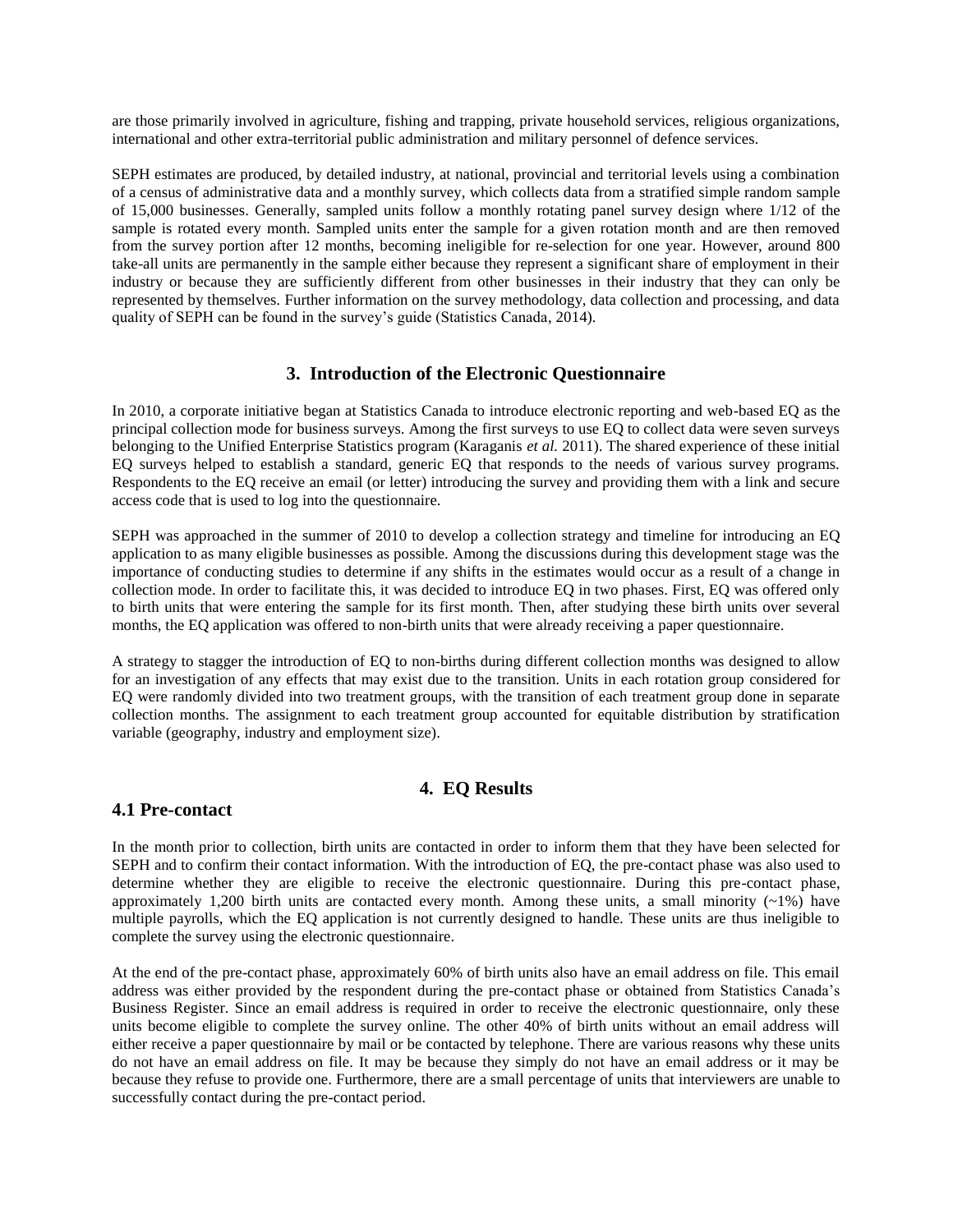Among the birth units with an email address, approximately 94% successfully complete the pre-contact process. Among these units, about 25% refuse to complete the survey using the EQ application and prefer to receive a paper questionnaire by mail. Therefore, at the end of the pre-contact process, approximately 500 to 600 birth units are added to the EQ sample every month. The EQ sample is the list of units that will receive an email invitation to complete their survey questionnaire online during the collection month.

These results were fairly consistent throughout the EQ integration process. However, it is important to note that stronger efforts to convince birth units to use EQ have been made by the interviewers in recent months. This has had a positive impact on the numbers observed. Now, a year after the end of the EQ integration process, there are 75% of birth units that have an email address on file at the end of the pre-contact phase and only 10% of these units refuse to complete the survey using EQ.

### **4.2 Collection Results**

The electronic questionnaire was first introduced with the November 2012 sample. Birth units joining the sample in this month were the first units offered this new mode of collection. In the months that followed, the electronic questionnaire continued to be made available to birth units joining the SEPH sample. Additionally, beginning with the March 2013 sample, units already in the sample were also offered the opportunity to complete the survey using this new mode of collection (more details about the transition of non-birth units to EQ are available in section 5). By June 2013, all units in the SEPH sample that were eligible to complete the survey using the electronic questionnaire had received an EQ offer.

This section will present various collection results that were observed during the transition of the SEPH sample to this new mode of collection. It will show how the take-up rate, response rate and failed edit follow-up rate of the EQ sample have evolved since the introduction of the electronic questionnaire in November 2012.

# **4.2.1 EQ Take-Up Rate**

In the November 2012 sample, there were 1,247 birth units. Among these units, 607 were in the EQ sample. At the beginning of December, each of these units received an email invitation to complete their survey online. Among the 607 units in the EQ sample, only 60% used the EQ application to respond to the survey.

Throughout the transition process from paper to EQ, this take-up rate has progressively increased. At the end of the transition process, the take-up rate has stabilized and now, slightly more than 80% of units in the EQ sample (i.e., units that receive an email invitation to complete the survey online) utilize the EQ application to respond. Nevertheless, it should be noted that birth units continue to have a lower take-up rate  $(\sim 75\%)$  during their first month in sample. Units in the EQ sample who respond using an alternative mode of collection continue to receive an email invitation in subsequent months unless they request to receive a paper questionnaire or indicate their preference for a telephone interview. Therefore, some units begin to respond using the electronic questionnaire after they have been in the sample for a few months.

### **4.2.2 Response Rate**

SEPH is a mandatory survey, therefore response rates of 88% to 92% are typically observed. However, as can be seen in Figure 4.2.2-1, the November 2012 EQ sample had a response rate of 71%. The response rate for other units in the November 2012 SEPH sample (the non-EQ sample) was 88%, indicating a difference of 17 percentage points with the EQ sample response rate. Part of this difference can be explained by the fact that the November 2012 EQ sample contained only birth units. Generally, birth units have a lower response rate than non-birth units in their first month of collection. In the past, this difference has been about 6 to 7 percentage points. Nevertheless, this still leaves an unexplained 10 percentage-point difference between the response rate for the EQ sample and the response rate for the non-EQ sample in November 2012.

The contact strategy had an effect on the low response rate observed in November 2012. After the initial email invitation, non-responding units in the EQ sample received up to three email reminders that were sent at one-week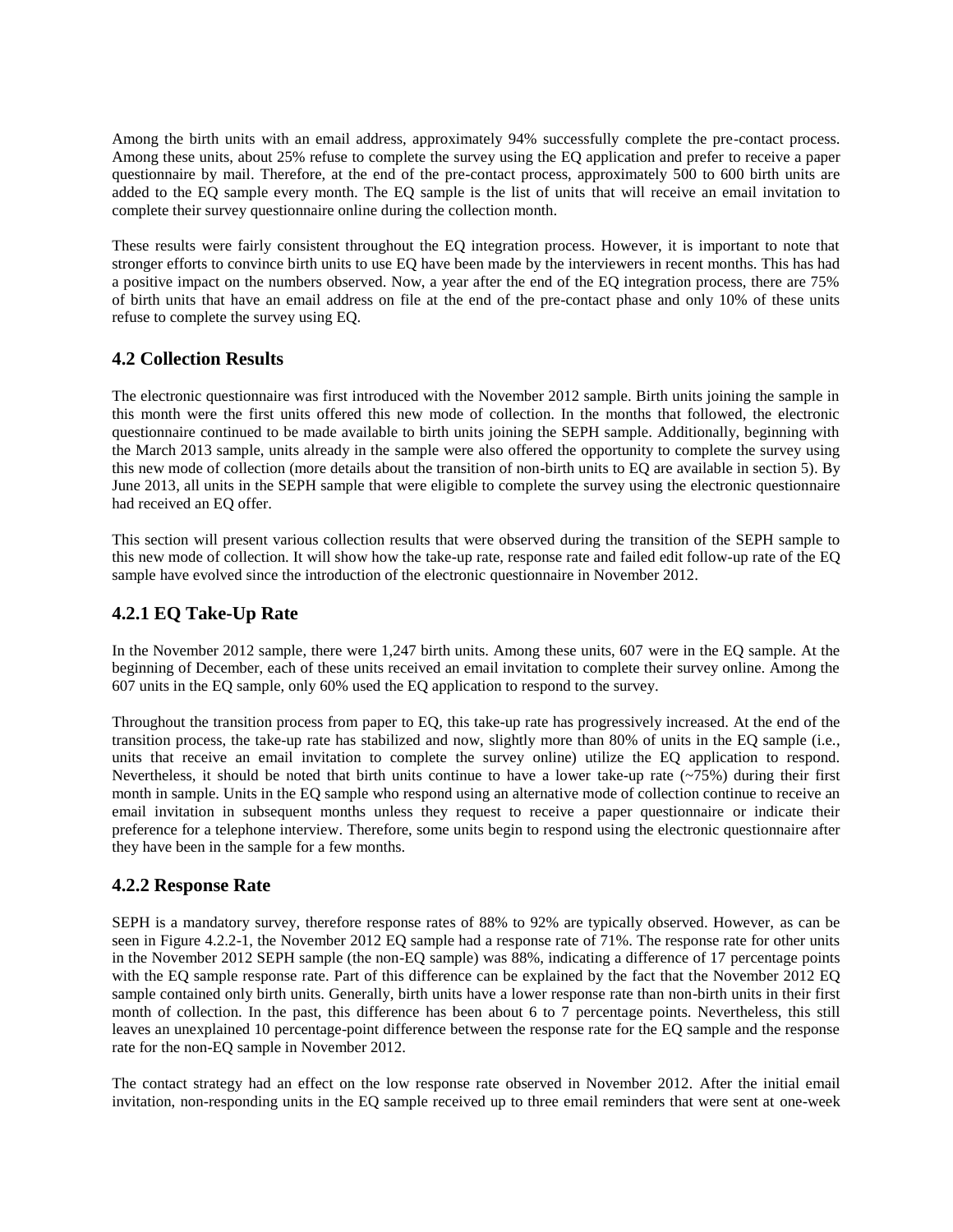intervals. Telephone follow-up for EQ non-respondents then began after the third email reminder, which was quite late during the collection month. For units not in the EQ sample, telephone follow-ups are conducted much earlier in the month as this is the only method used for non-response follow-up. As Table 4.2.2-1 indicates, non-respondents in the November 2012 EQ sample had fewer telephone contact attempts in comparison to other non-respondents. Although both groups had a similar number of contact attempts when considering both telephone and email reminders, a telephone follow-up may have a different impact on a non-respondent than an email reminder. Therefore, it was decided to increase the number of telephone contact attempts for units in the EQ sample.

#### **Table 4.2.2-1**

|  | <b>Average Number of Contact Attempts</b> |  |  |  |  |
|--|-------------------------------------------|--|--|--|--|
|--|-------------------------------------------|--|--|--|--|

|                                  | <b>Average # of Contact Attempts</b> | <b>Average # of Contact Attempts</b> |
|----------------------------------|--------------------------------------|--------------------------------------|
|                                  | (Telephone)                          | (Telephone and Email)                |
| <b>EQ Sample Non-respondents</b> |                                      | 5.0                                  |
| <b>Other Non-respondents</b>     |                                      |                                      |
| Total                            |                                      | 5.6                                  |

In fact, modifying the contact strategy so that telephone follow-up began earlier in the collection month, while maintaining the three email reminders, significantly improved the overall response rate observed for the EQ sample. For example, Figure 4.2.2-2 indicates the response rate for the May 2013 SEPH sample. At this time, the EQ sample had 7,200 units. The response rate observed for the May 2013 EQ sample was 91%, which is slightly higher than the response rate observed for the non-EQ sample (87%). Since modifying the contact strategy, these response rate results have been consistently observed every month.

#### **Figure 4.2.2-1**

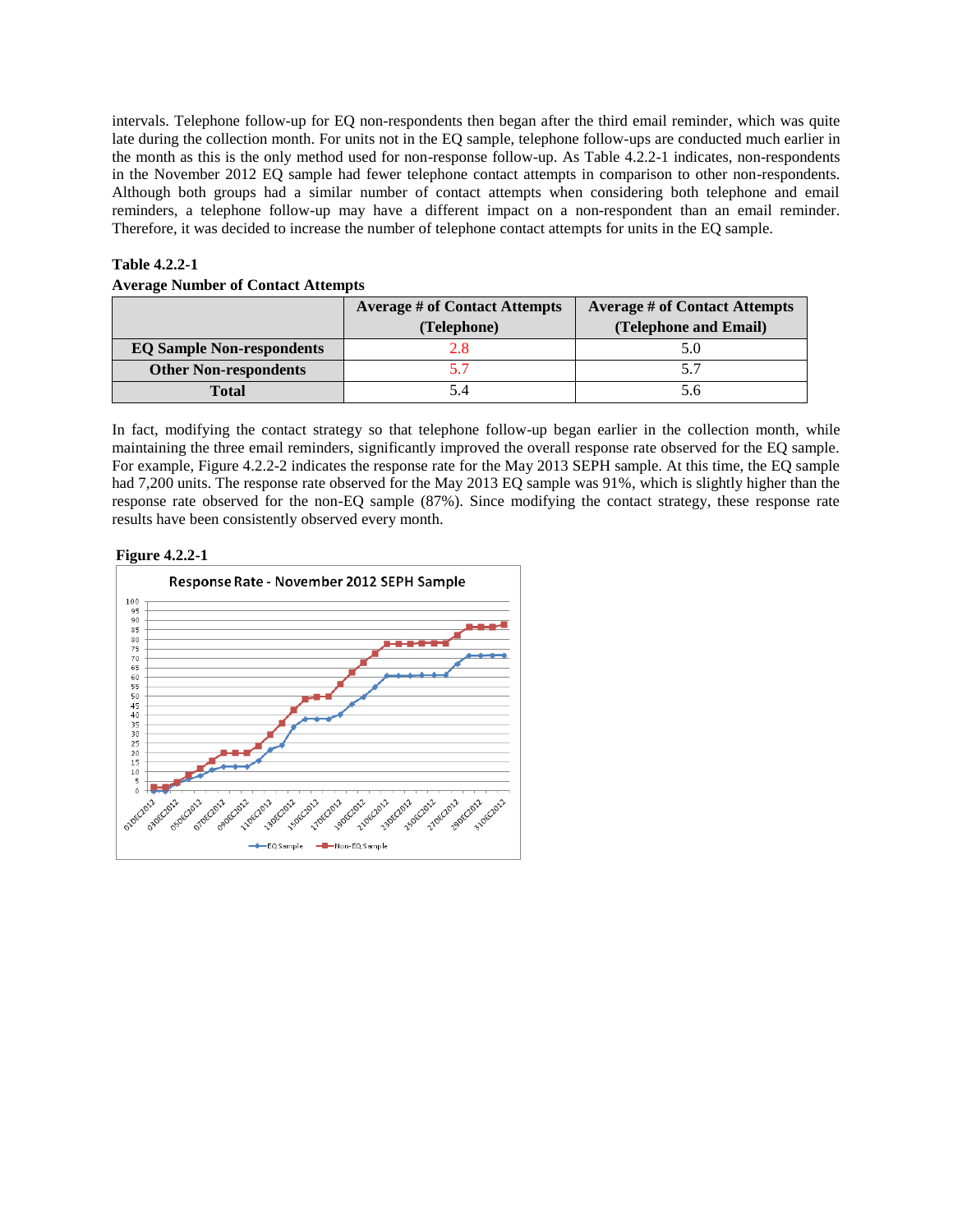

### **4.2.3 Failed Edit Follow-Up Rate**

When a respondent fails a critical edit, an interviewer must follow up to verify the information provided. Before introducing the electronic questionnaire, self-respondents who completed a paper questionnaire had an average monthly failed edit follow-up rate of 35% to 40%.

With the introduction of the electronic questionnaire, it has been noticed that birth units who respond using the EQ application have a high failed edit follow-up rate during their first month in sample. The percentage of EQ birth units requiring follow-up for failed edits is often more than 60% during the first month of collection. However, as Figure 4.2.3-1 indicates, by their second month in collection, the failed edit follow-up rate for these units drops significantly and resembles the follow-up rate previously observed for paper self-respondents. Moreover, the rate of failed edit follow-up for EQ respondents continues to decrease the longer they remain in sample and stabilizes around 22% to 25%.

As the EQ sample increases, the birth units only represent a small percentage of the EQ sample. Therefore, although the birth units have a higher follow-up rate, EQ respondents have an overall lower failed edit follow-up rate than self-respondents completing a paper questionnaire. Hence, with the introduction of the electronic questionnaire, fewer interviewer follow-ups are required during collection.

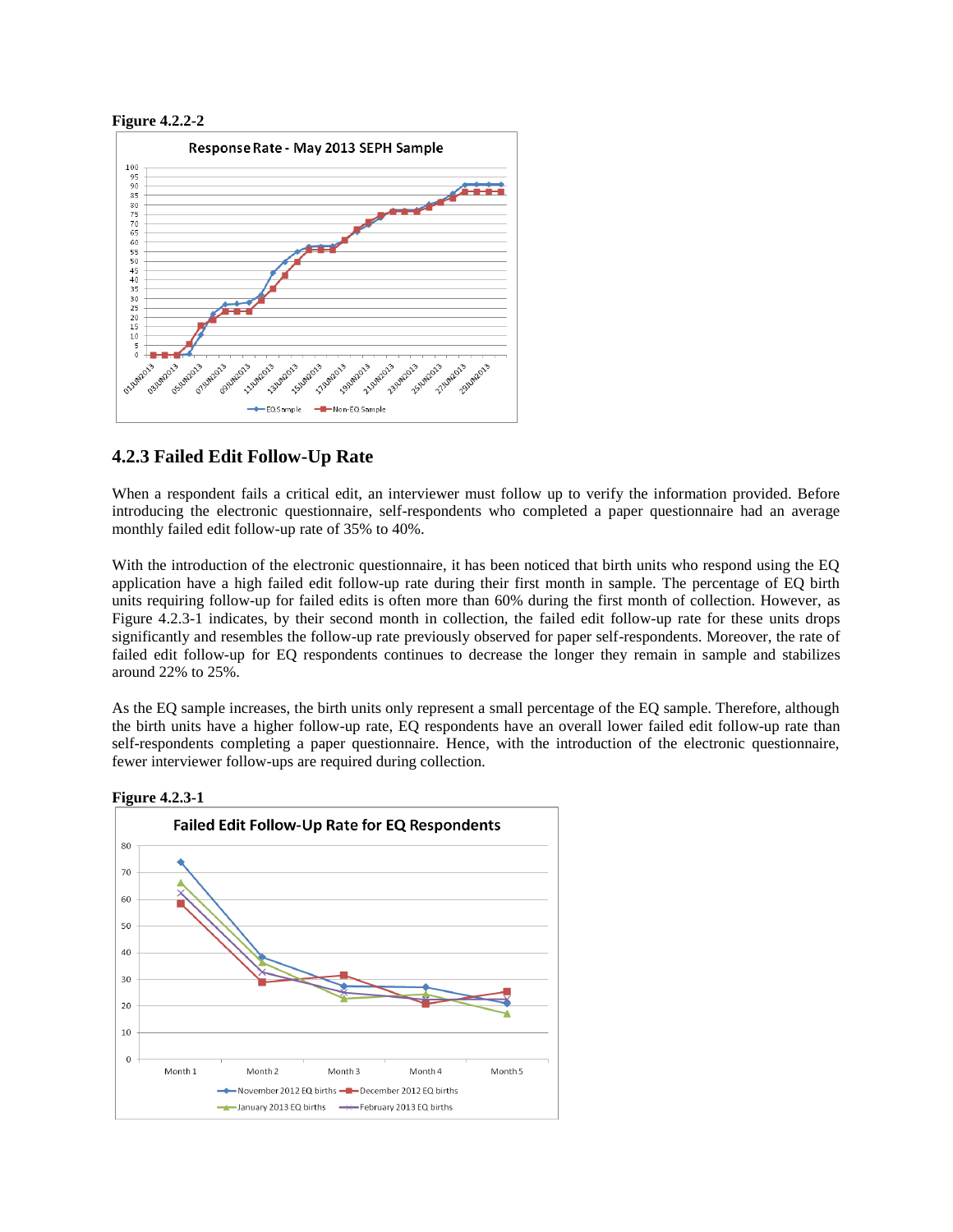# **5. Acceleration Process and Results**

### **5.1 Acceleration Process**

The introduction of EQ was done in a progressive manner. During the first four months of the EQ integration, the electronic questionnaire was only offered to birth units in the SEPH sample. This strategy facilitated the transition from paper to EQ and provided time to observe and respond to any issues arising from the introduction of this new mode of collection (e.g., timing of the telephone follow-up).

Continuing with this approach would have required an entire year to transition the SEPH sample to EQ. However, in order to ensure that this goal was met by June 2013 (8 months after the introduction of the electronic questionnaire), the transition process had to be accelerated by not only offering the electronic questionnaire to birth units but also to units already in the SEPH sample.

In order to maximize the efficiency of EQ transitions, only units where at least three months of collection remained were considered for the acceleration process. Moreover, since these units are already in sample, they are not included in the pre-contact phase, which is a process done only for birth units. Since an email address is required to receive the invitation to complete the survey online, only units in sample with an existing email address on the Statistics Canada Business Register were eligible to be transitioned to EQ during the acceleration process. Note that take-all units were excluded from the acceleration process given their importance to the sample. A special transition process was later put in place for these units.

Based on these criteria, only take-some units, with an email address, that were added to the SEPH sample from July 2012 (201207) to October 2012 (201210) were eligible for the acceleration process. These units, already in sample and selected to be converted to EQ, received a letter with their paper questionnaire in the last month of collection before switching to EQ. This letter informed them that in the following month, they would receive an email inviting them to complete their survey questionnaire online. This transition strategy was tested with a small non-probability sample of units from the December 2012 SEPH sample and gave good results.

The EQ acceleration process was done over a three-month period using the March, April and May 2013 samples. The units in the 201207 and 201208 rotation groups were part of a first randomized experiment. These units were randomly divided into a treatment group (which would receive the EQ in March 2013) and a control group (which would not receive an EQ until April or May 2013). A second similar randomized experiment was conducted using the units in the 201209 and 201210 rotation groups. The units were randomly divided into a treatment group (which would receive the EQ in April 2013) and a control group (which would not receive the EQ until May 2013).

The randomized experiments were designed in order to be able to test for differences between the treatment and control groups. Using the results from the March 2013 sample, units in the 201207 and 201208 rotation groups that were transitioned to EQ can be compared with the units from the same reference months that were not transitioned. A similar comparison can be done for units in the 201209 and 201210 rotation groups, using the results of the April 2013 sample. In what follows, only results for the March 2013 sample will be presented. However, similar results and conclusions were equally observed for the April 2013 sample.

# **5.2 Acceleration Results**

The units to be accelerated in the March 2013 sample were selected using the February 2013 sample file. Based on this file, there were 1,505 units from the 201207 and 201208 rotation groups that were eligible for the EQ acceleration process. These units were randomly divided into two groups: the treatment group that would be transitioned in March 2013 (753 units) and the control group that would be later transitioned in April/May 2013 (752 units).

After accounting for out of scope units, units excluded from collection and non-respondents, there were 589 units that responded in the control group and 573 in the treatment group. Among the treatment group respondents, 2/3 used the EQ application to respond while the remaining responding units utilized an alternative mode of collection.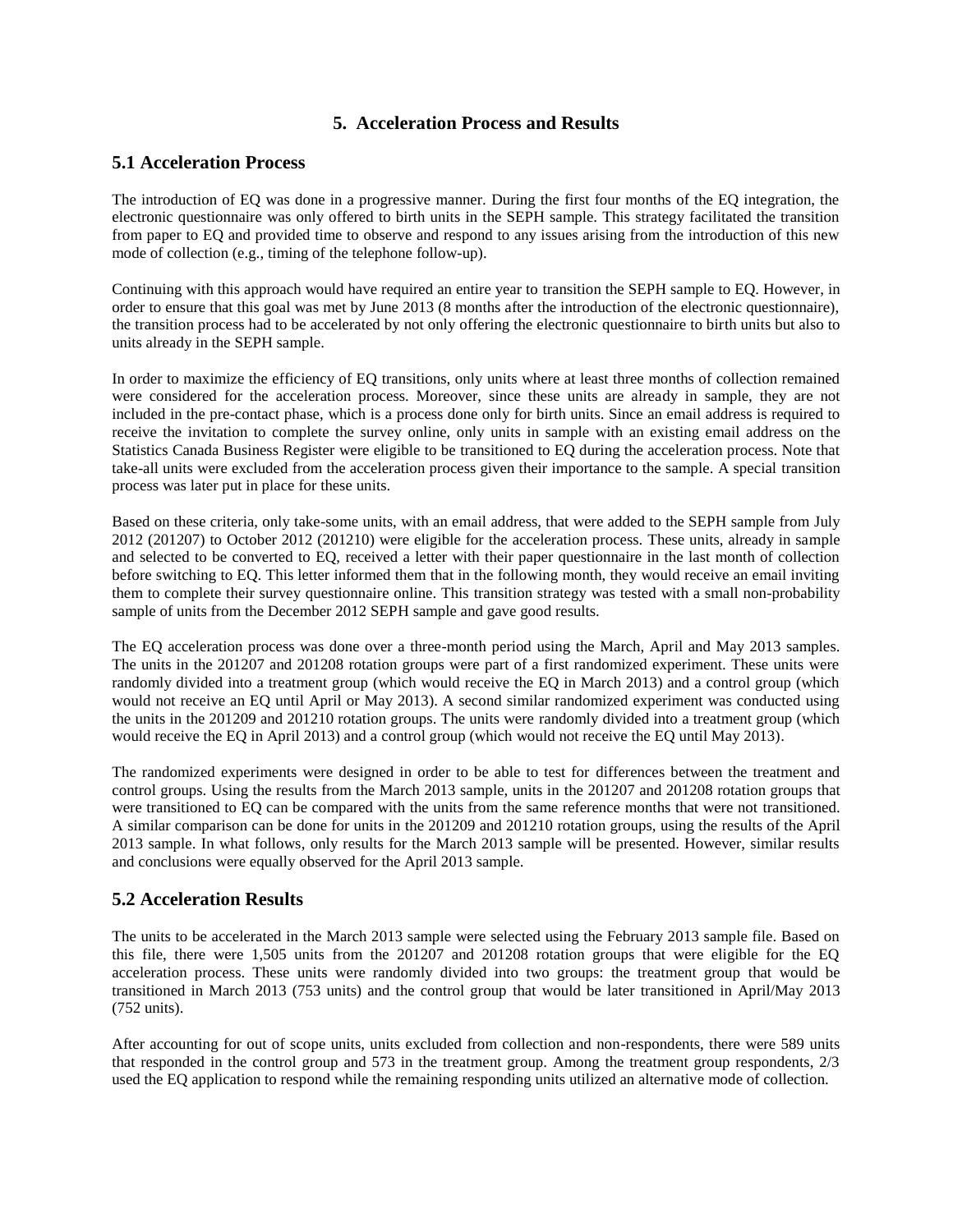## **5.2.1 Collection Process Analysis**

Not all units in the treatment group responded using EQ. This may affect comparisons between EQ respondents in the treatment group and non-EQ respondents in the control group since the selection mechanism of the EQ units is no longer completely random. Hence, in order to determine if there is a mode effect, we cannot simply use theoretical results for an experimental design embedded in a survey.

However, if all responding units in the treatment group (regardless of the mode used to respond) are compared with all responding units in the control group, then the theoretical results for an experimental design embedded in a survey can be used to test for differences in the collection processes of these two groups (van den Brakel and Renssen 2005). A significant difference between collection processes may indicate the presence of a mode effect.

The two main variables of interest for SEPH are average weekly earnings (AWE) and average weekly hours (AWH). These two ratio variables were used to determine if there were any significant differences between the collection processes. In order to test for differences between these variables for the treatment group and the control group, the software program X-Tool, which is part of the BLAISE package, was used.

Table 5.2.1-1 presents the estimates and standard errors calculated with X-Tool for AWE and AWH for both the treatment and control groups of the March 2013 sample. Based on the p-values, it can be concluded that there are no significant differences between the treatment group and the control group.

| Concellon 1 Tocess Analysis Results |                    |                  |                    |                  |  |
|-------------------------------------|--------------------|------------------|--------------------|------------------|--|
|                                     | <b>AWE</b>         |                  | <b>AWH</b>         |                  |  |
|                                     | <b>Estimate</b>    | <b>Std Error</b> | <b>Estimate</b>    | <b>Std Error</b> |  |
| <b>Control</b>                      | 822.90             | 37.87            | 31.86              | 0.62             |  |
| <b>Treatment</b>                    | 832.30             | 35.76            | 31.64              | 0.84             |  |
| <b>Difference</b>                   | $-9.40$            | 52.09            | 0.22               | 1.05             |  |
|                                     | $p$ -value = 0.857 |                  | $p$ -value = 0.835 |                  |  |

# **Table 5.2.1-1**

#### **Collection Process Analysis Results**

# **5.2.2 Mode Effect Study**

In order to determine if there is a mode effect, the EQ respondents in the treatment group can be compared with the respondents in the control group. However, any significant differences that are identified by simply comparing these two groups may not only be due to a mode effect. They may also be due to the fact that respondents in the treatment group who chose to use EQ as a response mode may have different characteristics than non-EQ respondents. The different characteristics of the units must be accounted for in order to better identify differences due to a mode effect. To do so, a propensity score analysis was utilized.

For control group respondents and EQ respondents in the treatment group, a logistic regression model was used to predict their probability of responding by EQ. The variables used in the model include geography, industry, structure of the enterprise, number and type of employees as well as paradata. As suggested by Zanutto (2006), the propensity score obtained from the logistic regression model was used to classify the units into five strata of equal size. By using the propensity score to create the five strata, it ensured that EQ respondents and non-EQ respondents had similar characteristics within a stratum. Therefore, EQ respondents and non-EQ respondents in a same stratum could be compared in order to determine the presence of a mode effect.

The overall mode effect was measured as a weighted average of the difference observed between EQ respondents in the treatment group and control group respondents, across all five strata. The overall mode effect,  $\Delta$ , as well as its standard error,  $\hat{s}(\Delta)$ , were calculated using the following formulas:

$$
\Delta = \sum_{k=1}^{5} \left( \frac{\sum_{i \in S_k} w_i}{\sum_{k=1}^{5} \sum_{i \in S_k} w_i} \right) \left( \frac{\sum_{i \in S_{k,control}} w_i y_i}{\sum_{i \in S_{k,control}} w_i x_i} - \frac{\sum_{i \in S_{k,treatment}} w_i y_i}{\sum_{i \in S_{k,treatment}} w_i x_i} \right)
$$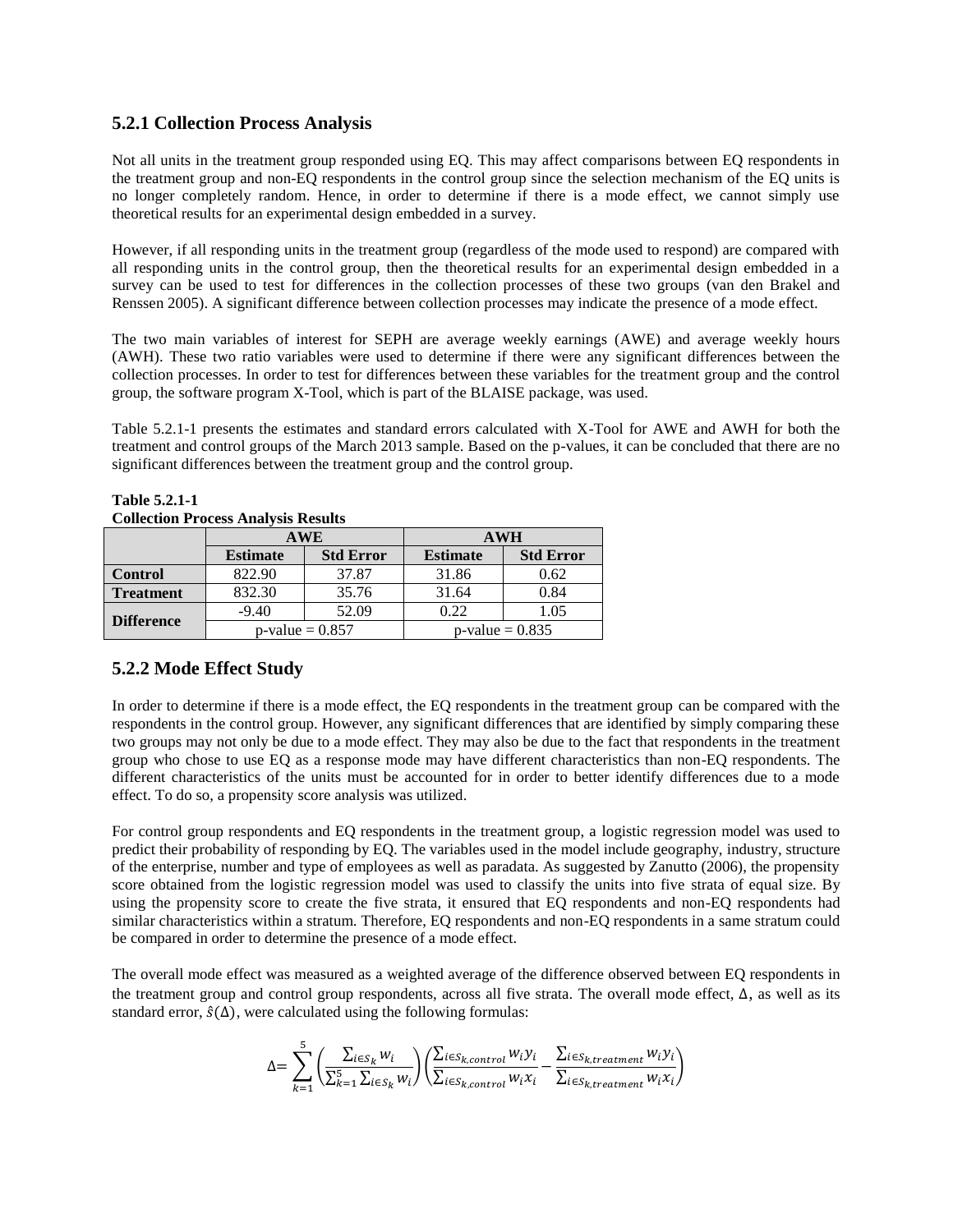$$
\hat{s}(\Delta) = \sqrt{\sum_{k=1}^{5} \left( \frac{\sum_{i \in S_k} w_i}{\sum_{k=1}^{5} \sum_{i \in S_k} w_i} \right)^2} \left( \hat{s}_{k,control}^2 + \hat{s}_{k, treatment}^2 \right)
$$

where

 $S_k$  = units in propensity score stratum *k*,

 $S_{k,control}$  = units in propensity score stratum *k* and also in the control group,

 $S_{k, treatment}$  = units in propensity score stratum *k* and in the treatment group and having responded using EQ,

 $y_i$ ,  $x_i$  = numerator and denominator variables in the ratios of interest (AWE, AWH) for unit *i*,  $w_i$  = survey weight of unit *i*,

 $\hat{s}_{k,control}^2$  = estimated variance of the estimated ratio for control group units in propensity score stratum *k* and  $\hat{s}_{k, treatment}^2$  = estimated variance of the estimated ratio for treatment group units (having responded using EQ) in propensity score stratum *k*.

Table 5.2.2-1 provides the estimated treatment effect as well as its standard error for both AWE and AWH. Assuming a Normal distribution for the test statistic ∆, the results indicate that there is no significant effect between the control and treatment groups for both variables.

**Table 5.2.2-1 Mode Effect Study Results**

|                                    | <b>AWE</b> | <b>AWH</b> |
|------------------------------------|------------|------------|
| <b>Treatment Effect</b> $(\Delta)$ | 28.74      | 0.955      |
| <b>Standard Error</b>              | 67.79      | 1.15       |
| <b>P-value</b>                     | በ 67       | 0.41       |

### **6. Concluding Remarks**

Currently, approximately 2/3 of the SEPH sample receives an email invitation to complete their survey online. Among these units in the EQ sample, more than 80% of them use the EQ application to respond to the questionnaire.

By changing the timing of the telephone follow-up in the contact strategy, the response rates of the SEPH sample continue to remain similar to what was observed prior to the introduction of EQ. Units receiving an electronic questionnaire now have similar response rates to those receiving a paper questionnaire. However, the overall failed edit follow-up rate is lower for units responding with EQ, which results in fewer interviewer follow-ups during the collection month.

Finally, when comparing data received from the electronic questionnaires to data received using other modes of collection, the studies were not able to detect a significant mode effect for the two main variables of interest for the Survey of Employment, Payrolls and Hours.

#### **Acknowledgements**

The authors would like to thank Michel Latouche, Serge Lavallée and Danielle Lebrasseur for their insightful comments and recommendations.